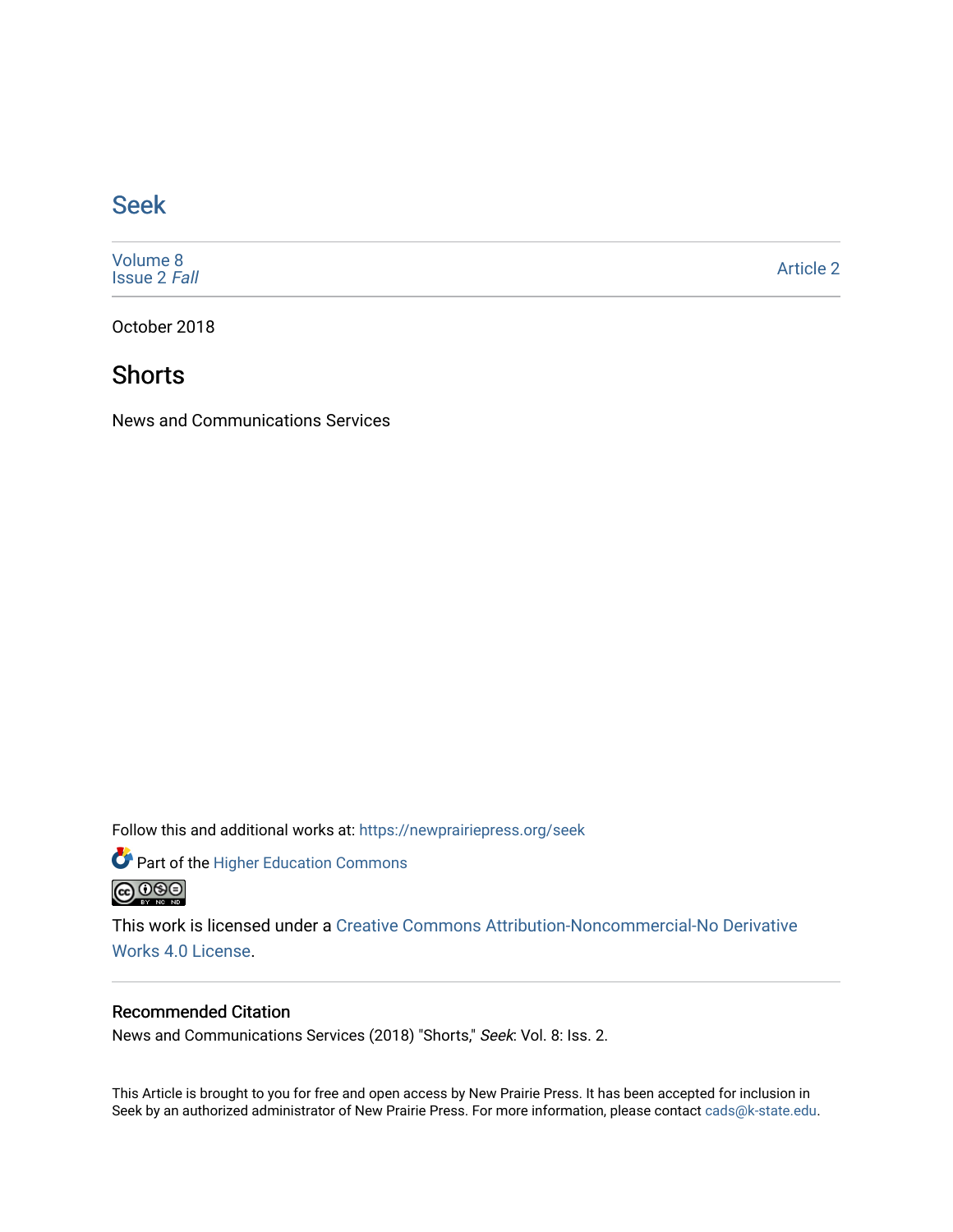# Is there life on Mars? The clues may be in earthly lava caves

When lava flows down the slope of a volcano, it can leave behind an extreme environment ideal for unusual microbial life. It also can leave behind potential clues to answering the life on Mars question.

Saugata Datta, Kansas State University geology professor, is one of the primary investigators of a NASA study that uses a robotic vehicle to explore and collect data inside lava caves at Lava Beds National Monument in Northern California. Lava cave interiors are home to bacterial films and coral-like mineral structures called mineral biomarkers that could help identify similar features that would provide evidence for extraterrestrial life on Mars or another planet.

A multi-institutional team of scientists and engineers is using \$3.9 million from NASA's Planetary Science and Technology for Analog Research program to support a three-year project in the lava caves. Researchers are using a four-wheeled rover, called CaveR, to explore the earthly lava caves and produce a detailed map of the inside of the caves. The rover collects images to give the scientists information about the chemical makeup of the features on the cave walls.

For the project, Datta's research focuses on the water, rock and soil chemistry in the caves and what it looks like from the rover's perspective when these three elements interact with each other to create the living or once-living material, called biomass.



# Finding the sweet spot to preserving

# bacon

Kansas State University researchers are sweet on a recent study in which they found that naturally smoked sugar helps to extend the shelf life of frozen bacon.

They tested bacon that had been frozen for up to 120 days to find out whether adding an antioxidant in the form of smoked sugar could slow down the rate of oxidation, a natural process that leads to discoloring and an off flavor to the meat.

The answer is clearly yes.

K-State researchers injected smoked sugar during the meat's curing process, packaged and froze the meat for a period of up to 120 days, and then used trained taste panels to verify the quality of the

meat.

"It does not seem, unless we use a vacuum package, that we can get flavor shelf life much longer than 40 days on frozen bacon," said Terry Hauser, associate professor of animal sciences and industry and K-State Research and Extension meat specialist. "When we added an antioxidant to these bacon formulations, it really extended our shelf life over the frozen storage period."



Houser said smoked sugar adds another flavor profile that he thinks consumers also will like. He noted that many compounds can be used as antioxidants, but this study was specific to





smoked sugar.





# Healthy horses: Veterinary Health Center begins offering equine stem cell therapy

The Veterinary Health Center at Kansas State University is now offering regenerative medicine therapy, including platelet-rich plasma and animal stem cell therapies, for equine patients.

The animal stem cell therapy could benefit horses with osteoarthritis, tendon injuries and ligament tears.

Just like in humans, animal stem cells are the precursors of normal tissue cells. They are found throughout the animal's body and often are enriched in the bone marrow and fat.

Studies have shown that animal stem cell therapy is safe and has the potential to effectively treat multiple acute and chronic inflammatory diseases. Platelet-rich plasma uses the effects of concentrated growth factors, released from the platelets, to enhance the healing process.

The Veterinary Health Center is working with Enso Discoveries, a regenerative medicine company based in Manhattan, Kansas. Chanran Ganta, a stem cell researcher and veterinary pathologist at the Kansas State Veterinary Diagnostic Laboratory, collaborated with Enso Discoveries.

Stem cells collected from patients at the Veterinary Health Center can be processed at Enso Discoveries' Manhattan laboratory and used in a patient within the same day.